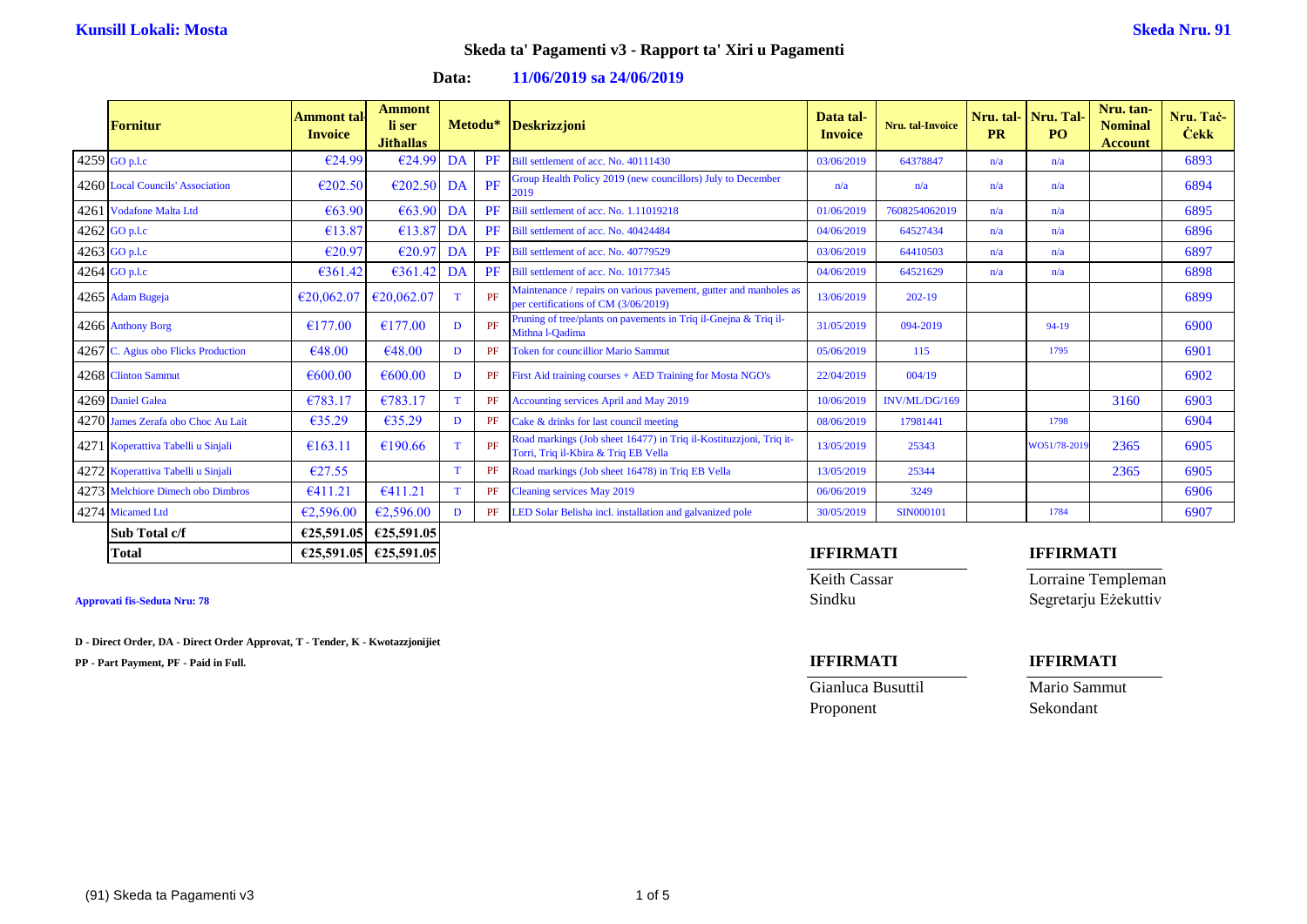| <b>Fornitur</b>  | <b>Ammont</b> tal<br><b>Invoice</b> | <b>Ammont</b><br>li ser<br><b>Jithallas</b> |             |    | Metodu* Deskrizzjoni                                          | Data tal-<br><b>Invoice</b> | Nru. tal-Invoice | Nru. tal-<br><b>PR</b> | Nru. Tal-<br>P <sub>O</sub> | Nru. tan-<br><b>Nominal</b><br><b>Account</b> | Nru. Tač-<br><b>Cekk</b> |
|------------------|-------------------------------------|---------------------------------------------|-------------|----|---------------------------------------------------------------|-----------------------------|------------------|------------------------|-----------------------------|-----------------------------------------------|--------------------------|
| 4275 Micamed Ltd | €23.60                              | €23.60                                      |             | PF | <b>Street Lighting Maintenance (W116)</b>                     | 02/05/2019                  | 2643             |                        |                             | 3010                                          | 6908                     |
| 4276 Micamed Ltd | €206.50                             | €206.50                                     |             | PF | <b>Street Lighting Maintenance (W228)</b>                     | 02/05/2019                  | 2650             |                        |                             | 3010                                          | 6908                     |
| 4277 Micamed Ltd | €82.60                              | €82.60                                      |             | PF | <b>Street Lighting Maintenance (W581)</b>                     | 02/05/2019                  | 2655             |                        |                             | 3010                                          | 6908                     |
| 4278 Micamed Ltd | €23.60                              | €23.60                                      | $\mathbf T$ | PF | <b>Street Lighting Maintenance (W116)</b>                     | 06/05/2019                  | 2687             |                        |                             | 3010                                          | 6908                     |
| 4279 Micamed Ltd | €23.60                              | €23.60                                      |             | PF | <b>Street Lighting Maintenance (W115)</b>                     | 06/05/2019                  | 2688             |                        |                             | 3010                                          | 6908                     |
| 4280 Micamed Ltd | €23.60                              | €23.60                                      |             | PF | <b>Street Lighting Maintenance (R015)</b>                     | 06/05/2019                  | 2694             |                        |                             | 3010                                          | 6908                     |
| 4281 Micamed Ltd | €82.60                              | €82.60                                      |             | PF | <b>Street Lighting Maintenance (T001)</b>                     | 06/05/2019                  | 2699             |                        |                             | 3010                                          | 6908                     |
| 4282 Micamed Ltd | €100.30                             | €100.30                                     |             | PF | <b>Street Lighting Maintenance (W591)</b>                     | 06/05/2019                  | 2700             |                        |                             | 3010                                          | 6908                     |
| 4283 Micamed Ltd | €88.50                              | €88.50                                      |             | PF | <b>Street Lighting Maintenance (W557)</b>                     | 06/05/2019                  | 2711             |                        |                             | 3010                                          | 6908                     |
| 4284 Micamed Ltd | €94.40                              | €94.40                                      |             | PF | <b>Street Lighting Maintenance (W559)</b>                     | 06/05/2019                  | 2712             |                        |                             | 3010                                          | 6908                     |
| 4285 Micamed Ltd | €53.10                              | €53.10                                      |             | PF | <b>Street Lighting Maintenance (W581)</b>                     | 06/05/2019                  | 2714             |                        |                             | 3010                                          | 6908                     |
| 4286 Micamed Ltd | $\epsilon$ 0.00                     | €0.00                                       |             | PF | <b>Street Lighting Maintenance (L365)</b>                     | 07/05/2019                  | 2719             |                        |                             | 3010                                          | 6908                     |
| 4287 Micamed Ltd | €23.60                              | €23.60                                      |             | PF | <b>Street Lighting Maintenance (W117)</b>                     | 07/05/2019                  | 2723             |                        |                             | 3010                                          | 6908                     |
| 4288 Micamed Ltd | €23.60                              | €23.60                                      | $\mathbf T$ | PF | <b>Street Lighting Maintenance (T002)</b>                     | 07/05/2019                  | 2724             |                        |                             | 3010                                          | 6908                     |
| 4289 Micamed Ltd | $\epsilon$ 0.00                     | $\epsilon$ <sub>0.00</sub>                  |             | PF | <b>Street Lighting Maintenance (W013)</b>                     | 13/05/2019                  | 2731             |                        |                             | 3010                                          | 6908                     |
| 4290 Micamed Ltd | €33.04                              | €33.04                                      |             | PF | <b>Street Lighting Maintenance (W115)</b>                     | 13/05/2019                  | 2757             |                        |                             | 3010                                          | 6908                     |
| 4291 Micamed Ltd | €82.60                              | €82.60                                      |             | PF | <b>Street Lighting Maintenance (W433)</b>                     | 27/05/2019                  | 2805             |                        |                             | 3010                                          | 6908                     |
| 4292 Micamed Ltd | €112.10                             | €112.10                                     |             | PF | Installation only of decorative lamp on 112, Triq l-Isperanza | 27/05/2019                  | 2811             |                        |                             | 3010                                          | 6908                     |
| 4293 Micamed Ltd | €112.10                             | €112.10                                     |             |    | PF Installation only of decorative lamp in Sqaq Brittanja     | 27/05/2019                  | 2812             |                        |                             | 3010                                          | 6908                     |
| Sub Total c/f    | €1,189.44                           | £1,189.44                                   |             |    |                                                               |                             |                  |                        |                             |                                               |                          |
| Sub Total b/f    |                                     | €25,591.05 €25,591.05                       |             |    |                                                               |                             |                  |                        |                             |                                               |                          |

### **Data: 11/06/2019 sa 24/06/2019**

**D - Direct Order, DA - Direct Order Approvat, T - Tender, K - Kwotazzjonijiet**

**PP - Part Payment, PF - Paid in Full. IFFIRMATI IFFIRMATI**

## **Total €26,780.49 €26,780.49 IFFIRMATI IFFIRMATI**

Keith Cassar **Lorraine Templeman Approvati fis-Seduta Nru: 78** Sindku Segretarju Eżekuttiv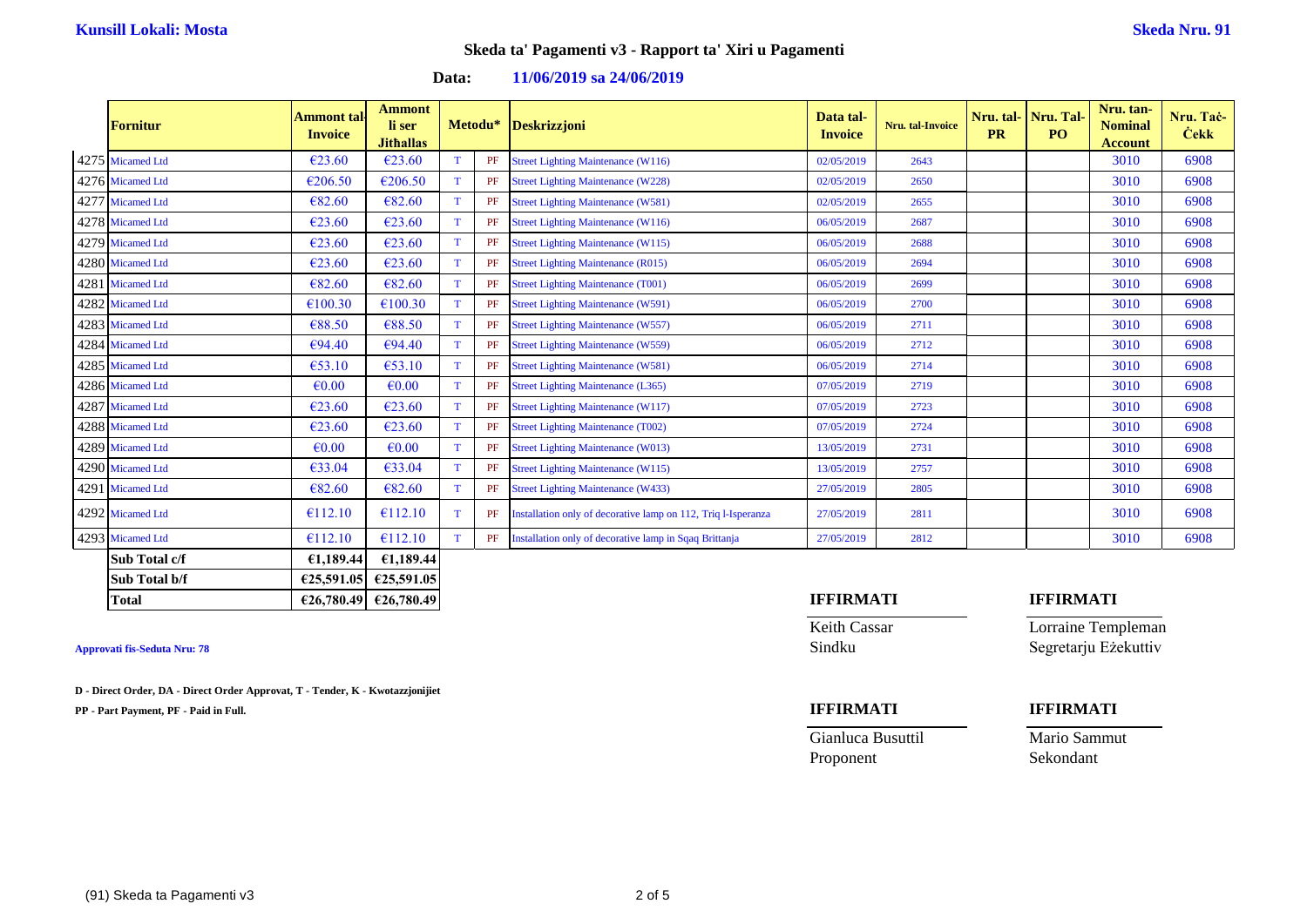| <b>Fornitur</b>  | <b>Ammont tal</b><br><b>Invoice</b> | <b>Ammont</b><br>li ser<br><b>Jithallas</b> |   | Metodu* | Deskrizzjoni                                                     | Data tal-<br><b>Invoice</b> | <b>Nru.</b> tal-Invoice | Nru. tal-<br><b>PR</b> | Nru. Tal-<br>PO <sub>1</sub> | Nru. tan-<br><b>Nominal</b><br><b>Account</b> | Nru. Tač-<br><b>Cekk</b> |
|------------------|-------------------------------------|---------------------------------------------|---|---------|------------------------------------------------------------------|-----------------------------|-------------------------|------------------------|------------------------------|-----------------------------------------------|--------------------------|
| 4294 Micamed Ltd | €106.20                             | €106.20                                     |   | PF      | Removal only of lamp in Sqaq Brittanja (1)                       | 28/05/2019                  | 2834                    |                        |                              | 3010                                          | 6908                     |
| 4295 Micamed Ltd | $\epsilon$ <sub>0.00</sub>          | €0.00                                       |   | PF      | <b>Street Lighting Maintenance (W031)</b>                        | 29/05/2019                  | 2835                    |                        |                              | 3010                                          | 6908                     |
| 4296 Micamed Ltd | $\epsilon$ <sub>0.00</sub>          | €0.00                                       |   | PF      | <b>Street Lighting Maintenance (W446)</b>                        | 29/05/2019                  | 2836                    |                        |                              | 3010                                          | 6908                     |
| 4297 Micamed Ltd | $\epsilon$ <sub>0.00</sub>          | €0.00                                       | T | PF      | <b>Street Lighting Maintenance (W476)</b>                        | 29/05/2019                  | 2838                    |                        |                              | 3010                                          | 6908                     |
| 4298 Micamed Ltd | €106.20                             | €106.20                                     |   | PF      | Removal only of lamp in Triq il-Gnejna (1)                       | 27/05/2019                  | 2813                    |                        |                              | 3010                                          | 6909                     |
| 4299 Micamed Ltd | €106.20                             | €106.20                                     |   | PF      | Removal only of lamp in Triq il-Gnejna (2)                       | 27/05/2019                  | 2814                    |                        |                              | 3010                                          | 6909                     |
| 4300 Micamed Ltd | €106.20                             | €106.20                                     |   | PF      | Removal only of lamp in Triq il-Gnejna (3)                       | 27/05/2019                  | 2815                    |                        |                              | 3010                                          | 6909                     |
| 4301 Micamed Ltd | €106.20                             | €106.20                                     |   | PF      | Removal only of lamp in Triq il-Gnejna (4)                       | 28/05/2019                  | 2816                    |                        |                              | 3010                                          | 6909                     |
| 4302 Micamed Ltd | €106.20                             | €106.20                                     |   | PF      | Removal only of lamp in Triq il-Gnejna (5)                       | 28/05/2019                  | 2817                    |                        |                              | 3010                                          | 6909                     |
| 4303 Micamed Ltd | €106.20                             | €106.20                                     |   | PF      | Removal only of lamp in Triq l-Isperanza (1)                     | 28/05/2019                  | 2818                    |                        |                              | 3010                                          | 6909                     |
| 4304 Micamed Ltd | €106.20                             | €106.20                                     |   | PF      | Removal only of lamp in Triq l-Isperanza (2)                     | 28/05/2019                  | 2819                    |                        |                              | 3010                                          | 6909                     |
| 4305 Micamed Ltd | €106.20                             | €106.20                                     |   | PF      | Removal only of lamp in Triq l-Isperanza (3)                     | 28/05/2019                  | 2820                    |                        |                              | 3010                                          | 6909                     |
| 4306 Micamed Ltd | €106.20                             | €106.20                                     |   | PF      | Removal only of lamp in Triq l-Isperanza (4)                     | 28/05/2019                  | 2821                    |                        |                              | 3010                                          | 6909                     |
| 4307 Micamed Ltd | €106.20                             | €106.20                                     |   | PF      | Removal only of lamp in Sqaq Nru.1 fi Triq Sant'Anton Abbati (1) | 28/05/2019                  | 2822                    |                        |                              | 3010                                          | 6909                     |
| 4308 Micamed Ltd | €106.20                             | €106.20                                     |   | PF      | Removal only of lamp in Sqaq Nru.1 fi Triq Sant'Anton Abbati (2) | 28/05/2019                  | 2823                    |                        |                              | 3010                                          | 6909                     |
| 4309 Micamed Ltd | €106.20                             | €106.20                                     |   | PF      | Removal only of lamp in Trejqet Sant'Anna (1)                    | 28/05/2019                  | 2824                    |                        |                              | 3010                                          | 6909                     |
| 4310 Micamed Ltd | €106.20                             | €106.20                                     |   | PF      | Removal only of lamp in Trejqet Sant'Anna (2)                    | 28/05/2019                  | 2825                    |                        |                              | 3010                                          | 6909                     |
| 4311 Micamed Ltd | €106.20                             | €106.20                                     |   | PF      | Removal only of lamp in Trejqet Sant'Anna (3)                    | 28/05/2019                  | 2826                    |                        |                              | 3010                                          | 6909                     |
| Sub Total c/f    | £1,593.00                           | £1,593.00                                   |   |         |                                                                  |                             |                         |                        |                              |                                               |                          |
| Sub Total b/f    |                                     | €26,780.49 €26,780.49                       |   |         |                                                                  |                             |                         |                        |                              |                                               |                          |

### **Data: 11/06/2019 sa 24/06/2019**

**D - Direct Order, DA - Direct Order Approvat, T - Tender, K - Kwotazzjonijiet**

**PP - Part Payment, PF - Paid in Full. IFFIRMATI IFFIRMATI**

## **Total €28,373.49 €28,373.49 IFFIRMATI IFFIRMATI**

Keith Cassar **Lorraine Templeman** Approvati fis-Seduta Nru: 78 Segretarju Eżekuttiv

| Gianluca Busuttil | Mario Sammut |
|-------------------|--------------|
| Proponent         | Sekondant    |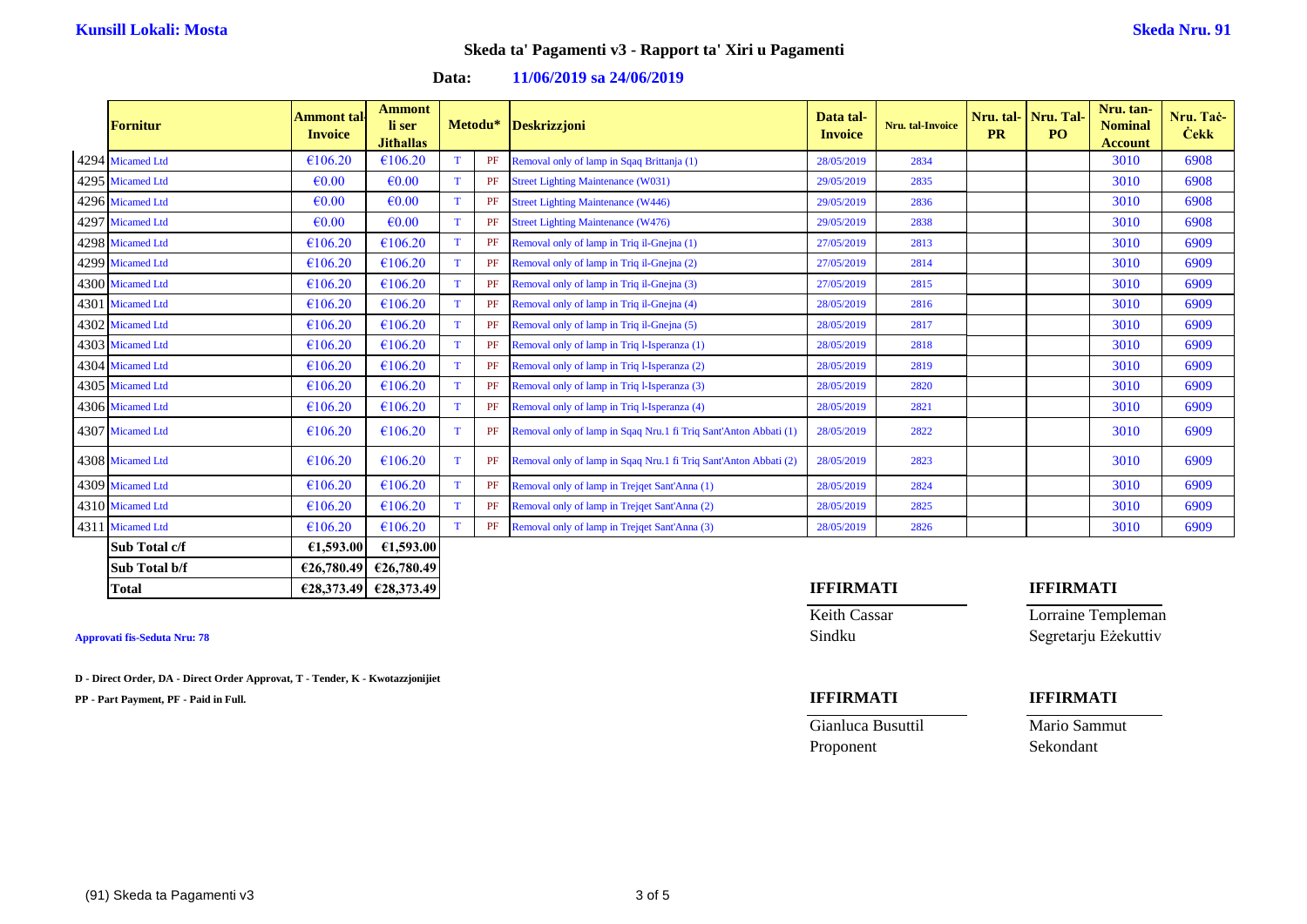| <b>Fornitur</b>                        | Ammont tal·<br><b>Invoice</b> | <b>Ammont</b><br>li ser<br><b>Jithallas</b> |   |    | Metodu* Deskrizzjoni                              | Data tal-<br><b>Invoice</b> | <b>Nru.</b> tal-Invoice | <b>PR</b> | Nru. tal-Nru. Tal-<br>P <sub>O</sub> | Nru. tan-<br><b>Nominal</b><br><b>Account</b> | Nru. Tač-<br><b>Čekk</b> |
|----------------------------------------|-------------------------------|---------------------------------------------|---|----|---------------------------------------------------|-----------------------------|-------------------------|-----------|--------------------------------------|-----------------------------------------------|--------------------------|
| 4312 Micamed Ltd                       | €106.20                       | €106.20                                     |   | PF | Removal only of lamp in Triq Charles Vassallo (1) | 28/05/2019                  | 2827                    |           |                                      | 3010                                          | 6909                     |
| 4313 Micamed Ltd                       | €106.20                       | €106.20                                     |   | PF | Removal only of lamp in Triq Charles Vassallo (2) | 28/05/2019                  | 2828                    |           |                                      | 3010                                          | 6909                     |
| 4314 Micamed Ltd                       | €106.20                       | €106.20                                     |   | PF | Removal only of lamp in Triq Dun Mikiel Xerri (1) | 28/05/2019                  | 2829                    |           |                                      | 3010                                          | 6909                     |
| 4315 Micamed Ltd                       | €106.20                       | €106.20                                     |   | PF | Removal only of lamp in Triq Dun Mikiel Xerri (2) | 28/05/2019                  | 2830                    |           |                                      | 3010                                          | 6909                     |
| 4316 Micamed Ltd                       | €106.20                       | €106.20                                     |   | PF | Removal only of lamp in Triq Dun Mikiel Xerri (3) | 28/05/2019                  | 2831                    |           |                                      | 3010                                          | 6909                     |
| 4317 Micamed Ltd                       | €106.20                       | €106.20                                     |   | PF | Removal only of lamp in Sqaq Dun Mikiel Xerri (1) | 28/05/2019                  | 2832                    |           |                                      | 3010                                          | 6909                     |
| 4318 Micamed Ltd                       | €106.20                       | €106.20                                     |   | PF | Removal only of lamp in Sqaq Dun Mikiel Xerri (2) | 28/05/2019                  | 2833                    |           |                                      | 3010                                          | 6909                     |
| 4319 Northern Cleaning Group Ltd       | €8,844.29                     | £17,689.40                                  |   | PF | Collection of black bag waste April 2019          | 30/04/2019                  | <b>MST 4A/19</b>        |           |                                      | 3041                                          | 6910                     |
| 4320 Northern Cleaning Group Ltd       | €8,845.11                     |                                             | T | PF | Collection of Organic bag waste April 2019        | 30/04/2019                  | <b>MST 4B/19</b>        |           |                                      | 3041                                          | 6910                     |
| 4321 Rodney Cassar obo RCP Photography | €75.00                        | $\epsilon$ 265.00                           | D | PF | Photography Presepji seminar (8th & 10th March)   | 11/03/2019                  | I19004                  |           | 1720                                 |                                               | 6911                     |
| 4322 Rodney Cassar obo RCP Photography | €40.00                        |                                             | D | PF | Photography Millbrae visit on 20th April 2019     | 22/04/2019                  | <b>I19008</b>           |           | 1699                                 |                                               | 6911                     |
| 4323 Rodney Cassar obo RCP Photography | €75.00                        |                                             | D | PF | Photography book launch 9th May 2019              | 13/05/2019                  | I19010                  |           | 1769                                 |                                               | 6911                     |
| 4324 Rodney Cassar obo RCP Photography | €75.00                        |                                             | D | PF | Photography book launch 17th May 2019             | 18/05/2019                  | I19012                  |           | 1769                                 |                                               | 6911                     |
|                                        |                               |                                             |   |    |                                                   |                             |                         |           |                                      |                                               |                          |
| Sub Total c/f                          | €18,697.80                    | €18,697.80                                  |   |    |                                                   |                             |                         |           |                                      |                                               |                          |
| Sub Total b/f                          | €28,373.49                    | E28,373.49                                  |   |    |                                                   |                             |                         |           |                                      |                                               |                          |
| Total                                  |                               | €47,071.29 €47,071.29                       |   |    |                                                   | <b>IFFIRMATI</b>            |                         |           | <b>IFFIRMATI</b>                     |                                               |                          |

### **Data: 11/06/2019 sa 24/06/2019**

### Approvati fis-Seduta Nru: 78 Segretarju Eżekuttiv

**D - Direct Order, DA - Direct Order Approvat, T - Tender, K - Kwotazzjonijiet**

**PP - Part Payment, PF - Paid in Full. IFFIRMATI IFFIRMATI**

Keith Cassar **Lorraine Templeman**